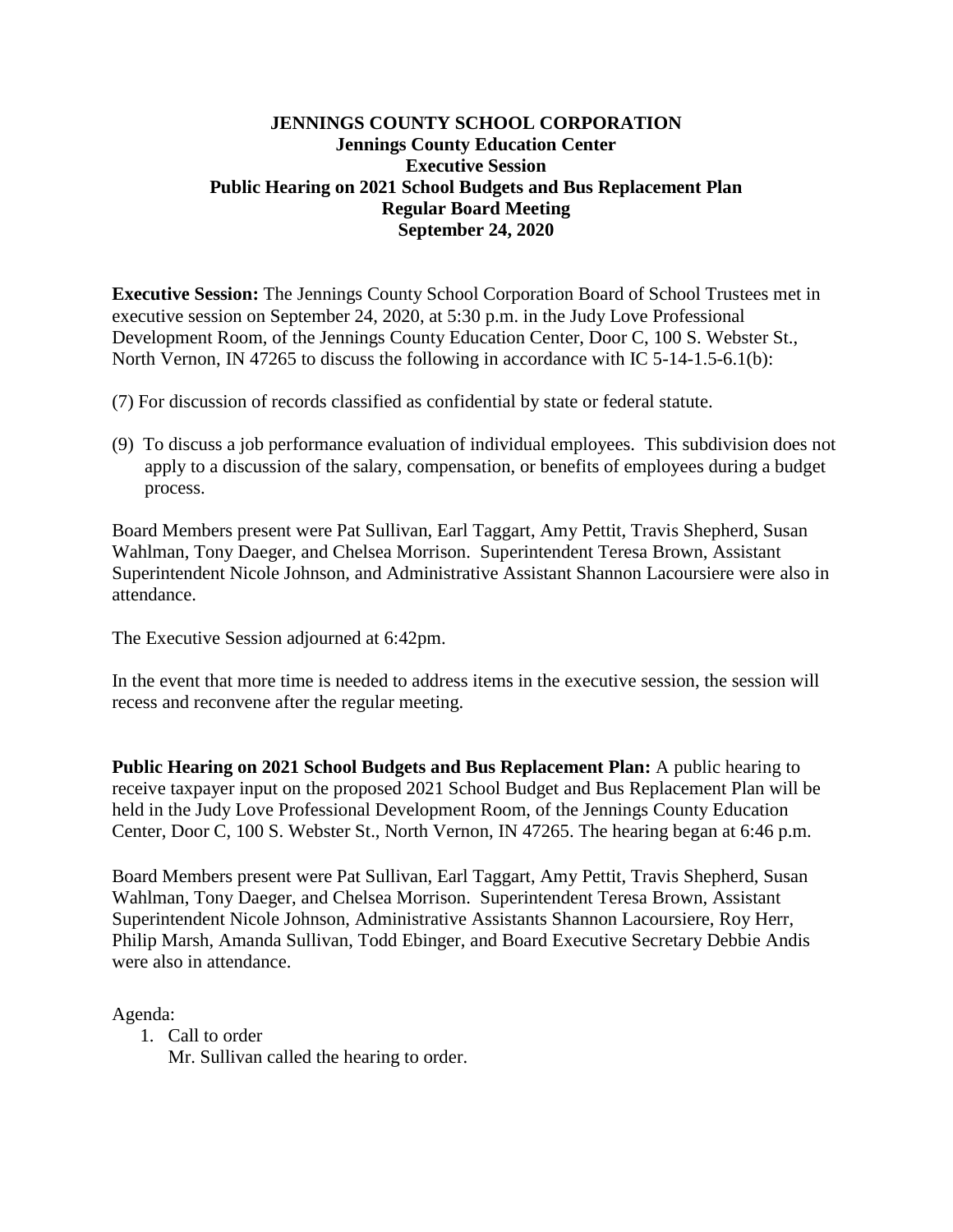2. Overview of proposed budget

Mr. Marsh noted that the budget had been advertised as required and had been reviewed at the two previous Board meetings.

- 3. Public input or comment on proposed budget Mr. Sullivan asked if anyone had a comment or questions regarding the proposed budget. There were no comments.
- 4. Adjournment Mr. Taggart made a motion to adjourn the hearing at 6:48pm. Mr. Shepherd seconded the motion. 7 yes, 0 no. Adjourned.

**Regular Meeting**: The Board of School Trustees held its regular meeting in the Judy Love Professional Development Room, of the Jennings County Education Center, Door C, 100 S. Webster St., North Vernon, IN 47265. The meeting began at 7:00 p.m.

Board Members present were Pat Sullivan, Earl Taggart, Amy Pettit, Travis Shepherd, Susan Wahlman, Tony Daeger, and Chelsea Morrison. Superintendent Teresa Brown, Assistant Superintendent Nicole Johnson, Administrative Assistants Roy Herr, Philip Marsh, Amanda Sullivan, Todd Ebinger, Shannon Lacoursiere and Board Executive Secretary Debbie Andis were also in attendance.

This meeting is a meeting of the School Board in public for the purpose of conducting the School Corporation's business and it is not to be considered a public community meeting. There will be time for public participation as indicated by the agenda. (Policy 0166)

[Consent Agenda Items (Bylaw 0166.1) – Consent agenda items are those items for which Board members have reviewed the information provided to them and all of the Board members approve of the action noted within the public notes. If any Board member has a concern about an item, he/she will request that the item be removed from this grouping to be voted upon individually.] The following consent agenda items will be presented for approval without discussion:

- III. Minutes;
- VA2. Field Trips;
- VB1. Professional Staff: Leaves;
- VB2. Professional Staff: Resignations, Retirements;
- VB4. Conference Requests;
- VC1. Support Staff: Leaves;
- VC2. Support Staff: Resignations, Retirements;
- VC4. Conference Requests;
- VI. Claims;

Agenda [Information Items] – Information items are those items that the Board members are given to review. If a Board member wishes to discuss any of these items, he/she will indicate that the item(s) be removed from this grouping for discussion during the meeting.] The following information items will be shared with the Board: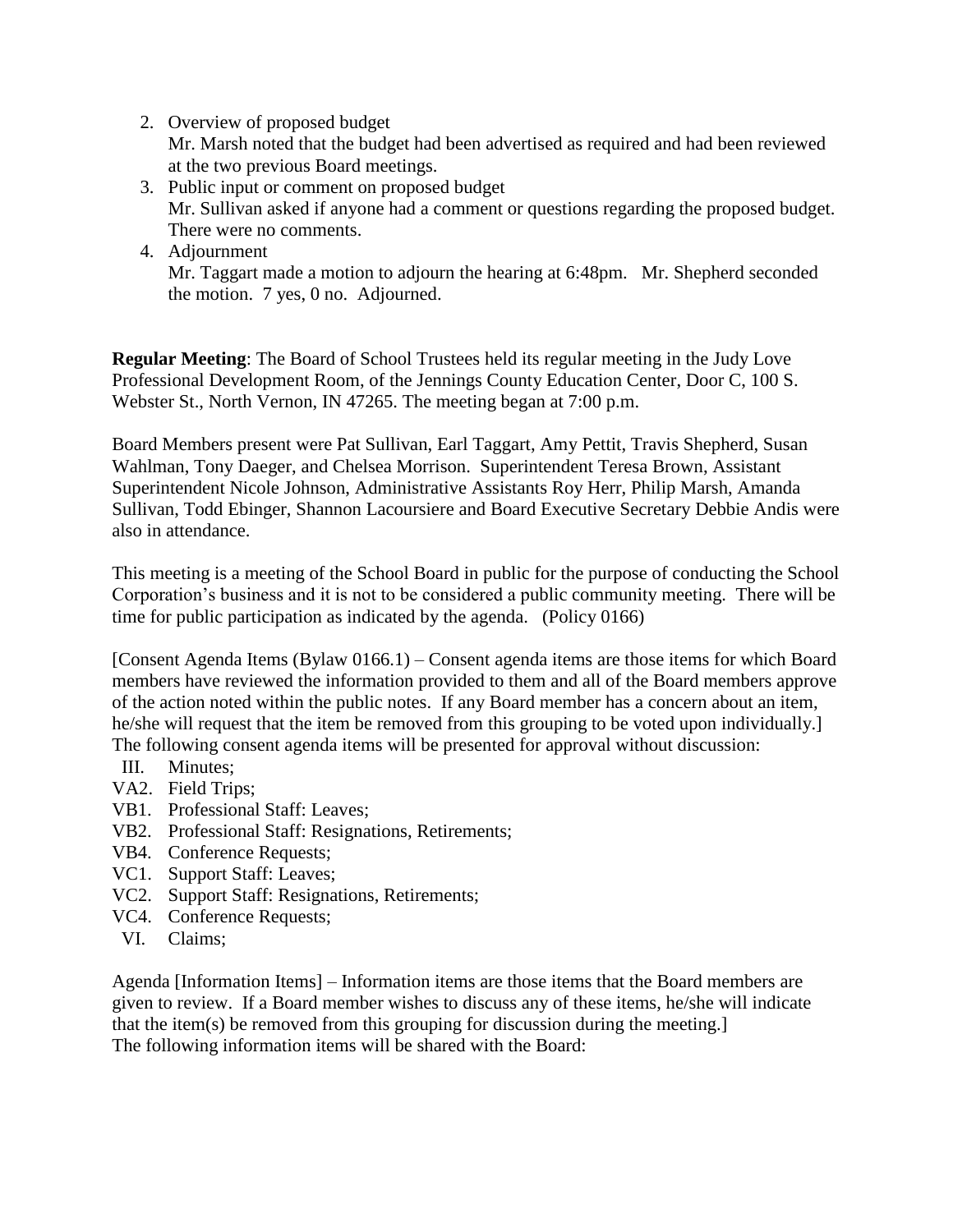#### **Agenda**

- I. Pledge The President opened the meeting with the Pledge of Allegiance.
- II. Consent Agenda Items Mr. Taggart made a motion to approve the consent agenda items. Mr. Shepherd second the motion. 7 yes, 0 no. Approved.
- III. Minutes of the Regular Board Meeting of September 10, 2020. The minutes were approved without discussion as a consent agenda item.
- IV. Community Non-Agenda Items

The President asked if anyone would like to speak on an item not on the agenda. There were no comments.

- V. New Business
	- A. Programs (Policy 2000)
		- 1. School Improvement Plans, Approval Mrs. Johnson noted that the annual School Improvement Plans are complete and copies were shared with the Board and Association. Mrs. Johnson is asking the Board for approval.

Ms. Morrison made a motion to approve the School Improvement Plans. Mrs. Wahlman seconded the motion. 7 yes, 0 no. Approved.

2. Trips

None at this time.

# B. Professional Staff (Policy 3000)

- 1. Leaves
	- Rachel Lubker, JCMS Math Teacher, medical leave effective 10/26/2020  $-12/4/2020$ .

This leave was approved as a consent agenda item.

- 2. Resignations/Retirements None at this time.
- 3. Recommendations
	- Leigh Alcorn, Scipio Elementary Teacher, \$39,500.00 yr., effective 10/5/2020.

Mr. Shepherd made a motion to approve this recommendation. Mrs. Pettit seconded the motion. 7 yes, 0 no. Approved.

4. Conference Requests None at this time.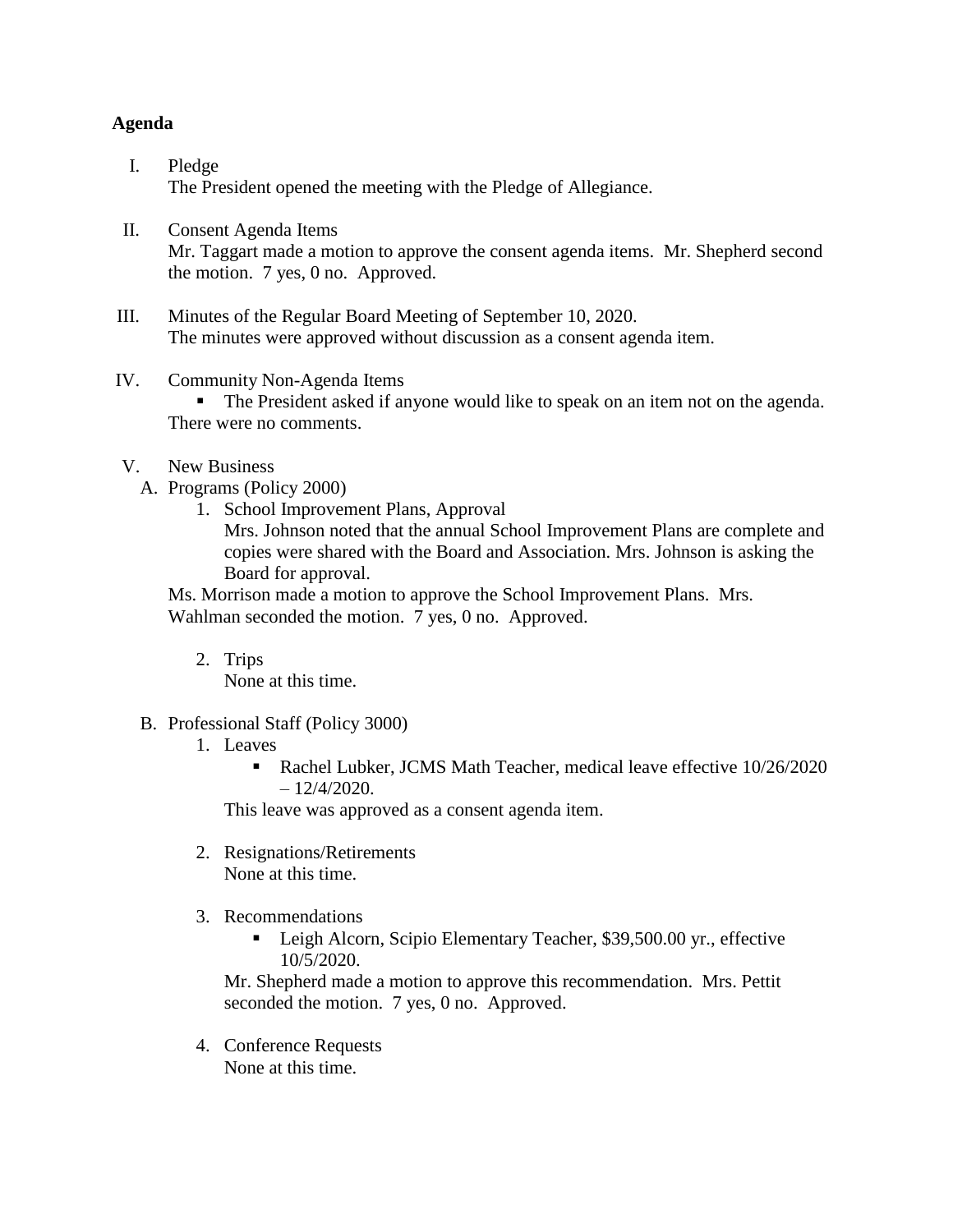- C. Support Staff (Policy 4000)
	- 1. Leaves None at this time.
	- 2. Resignations/Retirements
		- Heather Anderson, JCMS 29 hr. Para Pro, resignation effective 9/16/2020.
		- Laura Hoeffer, Sand Creek Elementary 29 hr. Para Pro, resignation effective 9/10/2020.

These resignations were approved as a consent agenda item.

- 3. Recommendations
	- Brandi Cardinal, NVE 7 hr. Cook to Full Time Custodian, effective 9/25/2020.
	- Hannah Everhart, NVE Full Time Para Pro to 29 hr. Para Pro, effective 9/25/2020.
	- Aliana Jump, Scipio Elementary 29 hr. Para Pro, \$10.00 hr., effective 9/28/2020.
	- Rob Kent, JCHS Volunteer Assistant Basketball Coach, effective 9/10/2020.
	- Troy Meadows, JCHS Assistant Football Coach, \$2,407.00 stipend, effective 7/1/2020.
	- Josh Sharp, JCHS Assistant Football Coach, \$2,407.00 stipend, effective 7/1/2020.
	- Samantha Lopez Velasquez, Scipio Elementary 29 hr. Online Para Pro, \$11.45 hr., effective 9/28/2020.
	- **Penny Wingate, North Vernon Elementary Head Custodian, \$13.78 hr.,** effective 9/17/2020.
	- Shyann Young, North Vernon Elementary 2nd Shift Supervisor, \$11.00, effective 9/21/2020.

Mr. Taggart made a motion to approve these recommendations. Mrs. Wahlman seconded the motion. 7 yes, 0 no. Approved.

- 4. Conference Requests None at this time.
- D. Students (Policy 5000)
	- 1. Resolution, Approval
		- a. Resolution Regarding Remote Attendance Policy, First Reading The state is requiring an attendance policy addressing remote learning expectations for student engagement. A policy is required in order for us to meet the attendance audit expectations. Mrs. Brown noted that this is a first reading and copies were shared with the Board. Mr. Sullivan asked if there were any questions. There were none.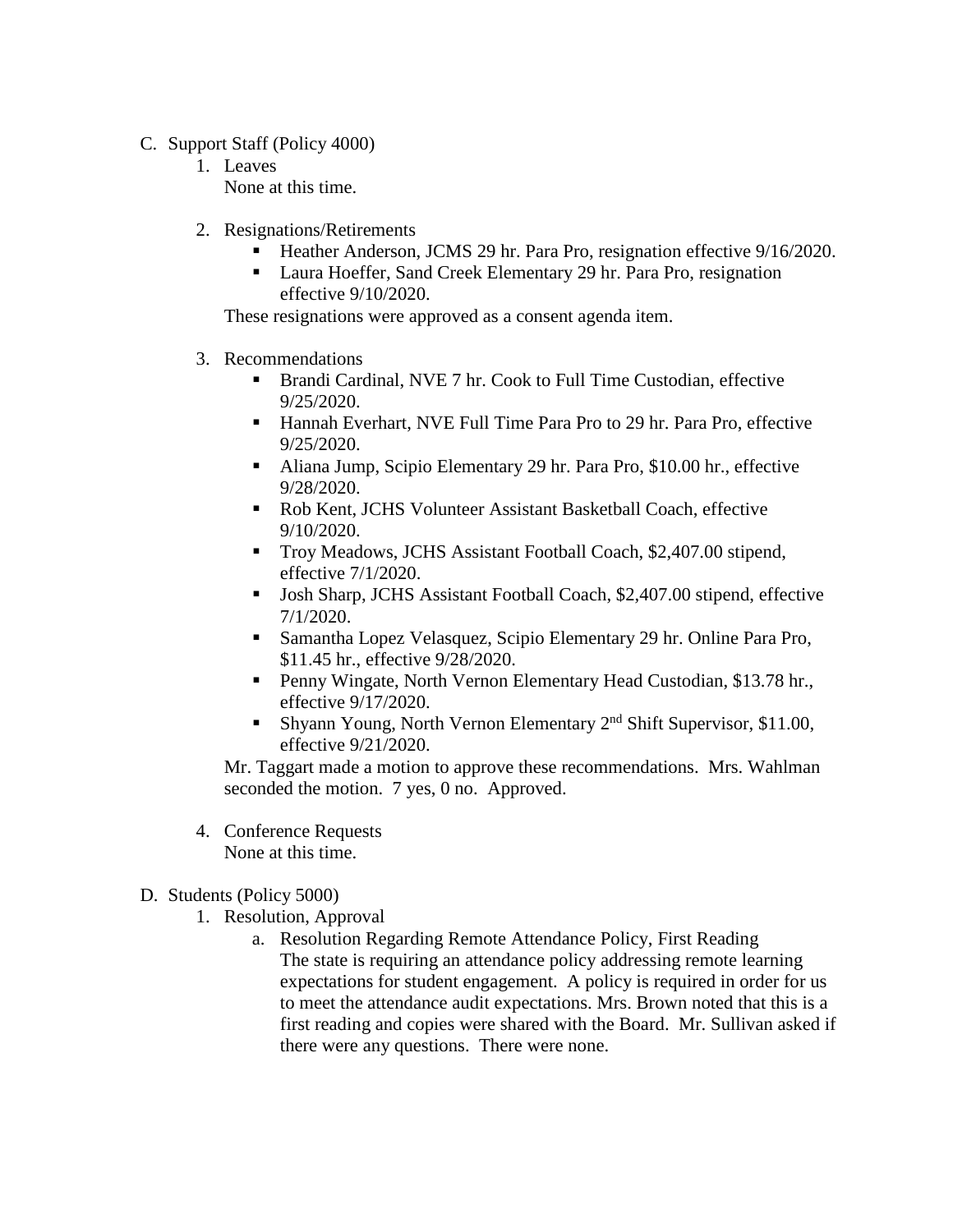- E. Finances (Policy 6000)
	- 1. Donations, Approval
		- North Vernon Kiwanis, \$25.00 Gift Cards to the following teachers:
			- $\triangleright$  Brush Creek, Charla Cummings
			- Graham Creek, Tonya Manley
			- $\triangleright$  Hayden, Jennifer Downing
			- NVE, Kaitlin Harrell
			- $\triangleright$  Sand Creek, Jeremy Hughes
			- $\triangleright$  Scipio, Darian Castetter
			- $\triangleright$  JCMS, David Logan
			- > JCHS, Brad Biggs
		- Hoosier Home Furnishings, Wooden Table to the JCHS TV Production Class to use as a podcast table.

Mr. Shepherd made a motion to approve the above donations. Mr. Daeger seconded the motion. 7 yes, 0 no. Approved.

2. CPF Plan (Capital Project Finance), Presentation

Mr. Marsh presented to the Board the 2021 CPF Plan and is asking the Board for permission to advertise.

Mrs. Pettit made a motion to approve advertising the CPF Plan. Ms. Morrison seconded the motion. 7 yes, 0 no. Approved.

VI. Claims

The claims were presented for approval in the amount of \$1,590,724.84 (claims 2739 – 2956) and payroll in the amount of \$1,181,628.80 (check date 9/15/2020.). These claims were approved without discussion as a consent agenda item.

#### VII. Other

A. Updates

1. Mrs. Brown is asking the Board for approval to accept taking over Ed Kreutzjan's (NV 53) route.

Mrs. Wahlman made a motion to approve taking over NV 53 route. Mr. Daeger seconded the motion. 7 yes, 0 no. Approved.

2. Mrs. Brown noted that Erin Collett has agreed to be the new remote teacher for Kindergarten. She will need a two-week transition period between herself and the substitute to take over her class. Erin will actually be teaching remote and traditional for this period. Mrs. Brown is asking for 1 hour of pay per day for up to 10 days during this transition period.

Mrs. Pettit made a motion to approve the above. Mr. Taggart seconded the motion. 4 yes, 3 nos' (Mrs. Wahlman, Mr. Shepherd, Mr. Daeger). Approved.